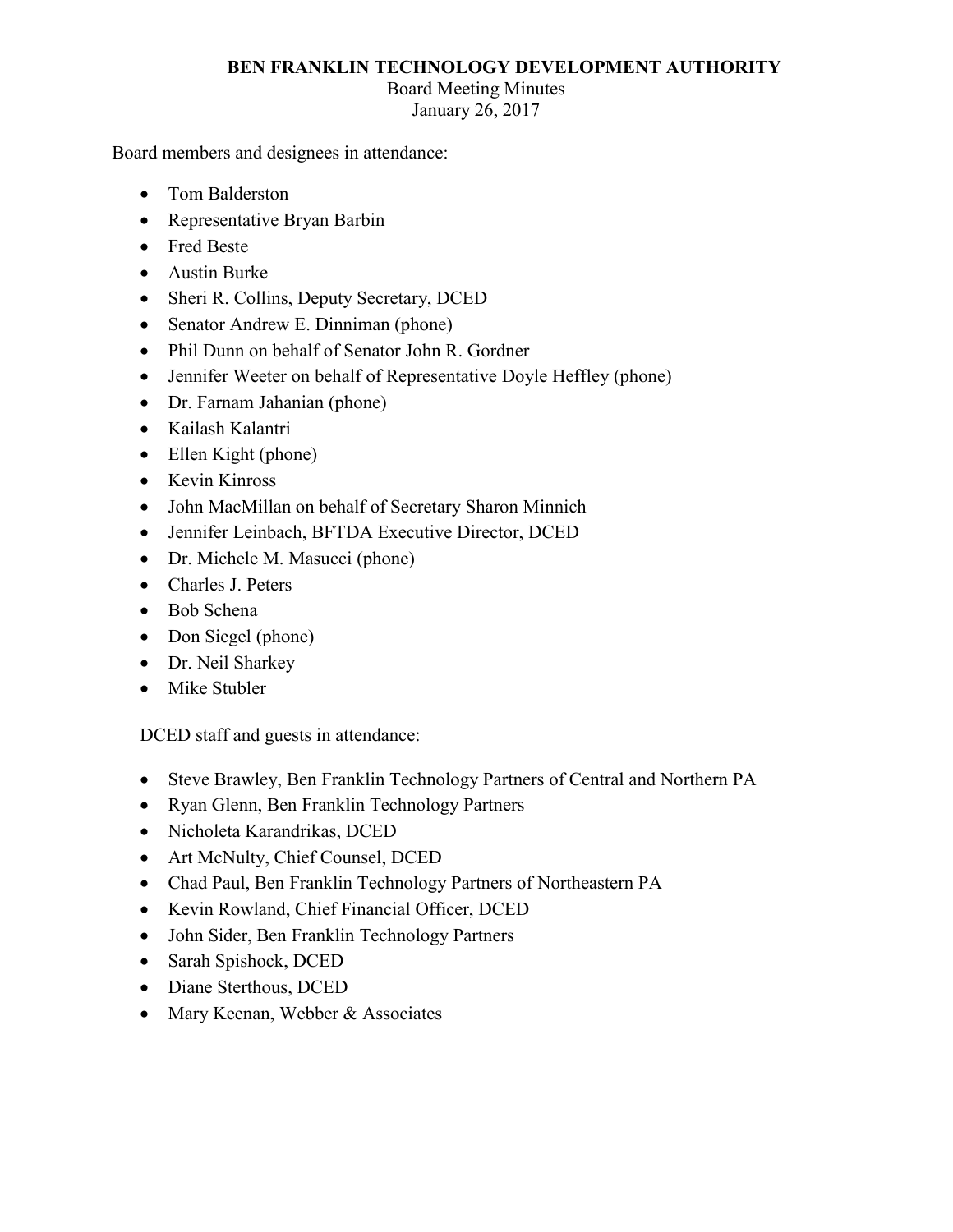I. I. Welcome and Opening Remarks – Deputy Secretary Sheri Collins called the meeting to order at approximately 10:00 a.m. and welcomed the new member, Kevin Kinross to the Board.

Jennifer Leinbach conducted a roll call of the board members.

II. Approval of the July 28, 2016 Meeting Minutes.

Austin Burke made a motion to approve the minutes as written. Bob Schena seconded the motion. Motion carried.

 Activate Ventures. No motion was required. III. Innovate in PA Venture Investment Program – Diane Sterthous updated the Board on the status of Originate Growth GP, LLC. Back in October 2015, the Board had approved a \$4M loan to this GP predicated on two criteria, 1) the GP's ability to raise at least \$40M and 2) the GP's recruitment of a suitable replacement for Originate's departing co-founder. Ms. Sterthous notified the Board that these requirements were fulfilled and found to satisfactory to the Subcommittee. In recognition of internal organizational changes, the GP has officially changed the name of the firm to

Presenting: 1855 Capital Fund Partners, LLC – Ms. Sterthous introduced the 1885 team. She described the group as a first time fund that would focus on early-stage investments affiliated with Penn State. The team is targeting a \$10M fundraise and will be co-located with Ben Franklin Central PA ("BFCP") in State College.

Bob Schena made a motion to approve an investment of \$2MM. Kailash Kalantri seconded the motion. Austin Burke, Dr. Neil Sharkey and Charles Peters recused themselves. Motion carried.

 Diane Sterthous reported on venture performance. Industry-wide venture benchmarks that Venture Investment Program overall is valued at slightly above cost. were shared with the Board. In addition a chart detailing BFTDA manager performance indicated that BFTDA's managers have performance above average 39% of the time. Individual manager progress was also included. This data showed

 31, 2016 and a projection of cash flows for the next five years. IV. Financial Report – Kevin Rowland presented a Financial Statement as of December

 that we can grow that funding again. The funding we have at this point in BFTDA is Sheri Collins reported we have really made a concerted effort to right side the ship so very scarce, and yet we know that the work they do is very critical to advance our technology companies in Pennsylvania.

 retreat. We need to sit down and strategically talk about what the future of BFTDA With Secretary Davin's support, I would like to suggest to the board we hold a looks like and are there other sources of capital we could tap into.